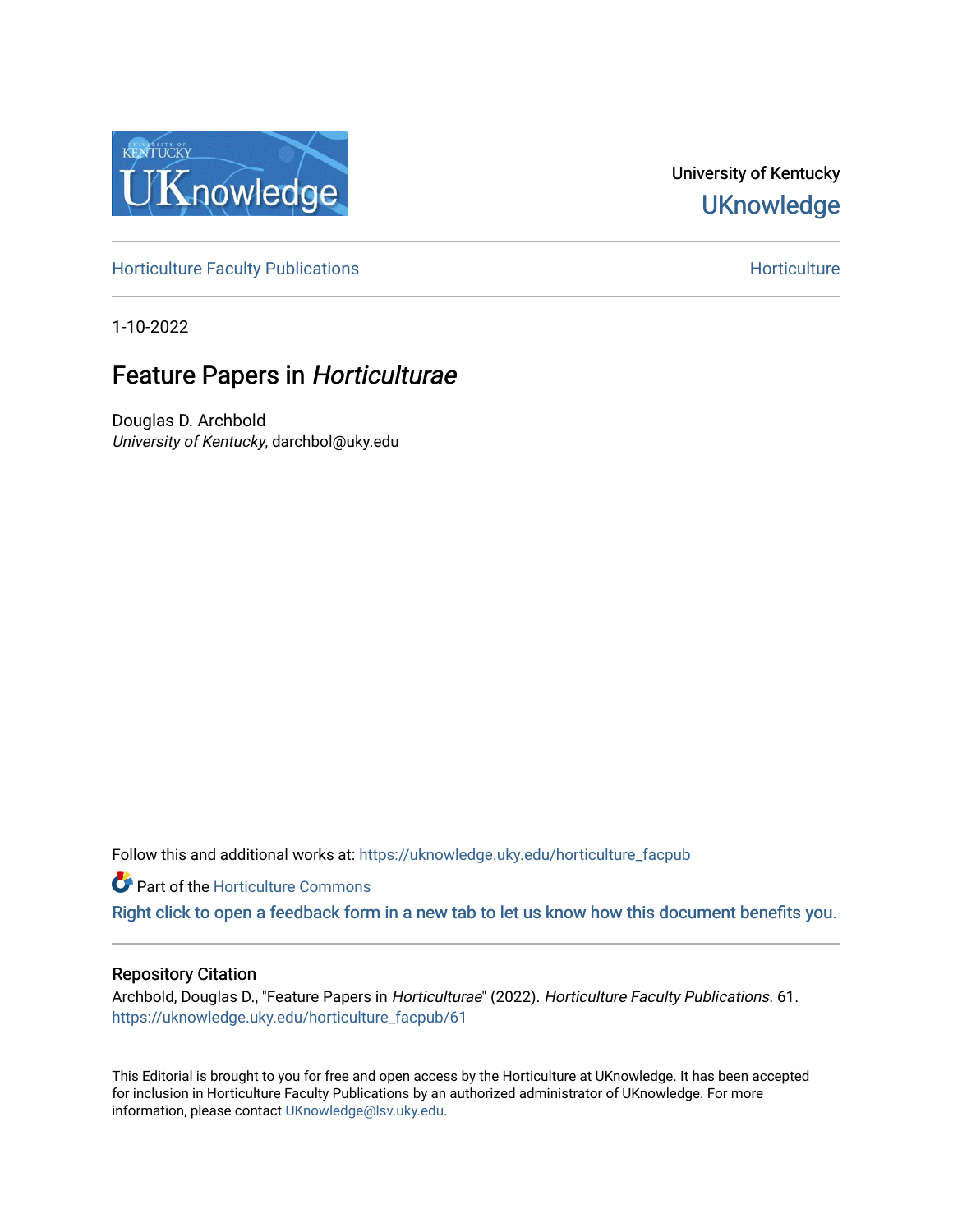## Feature Papers in Horticulturae

Digital Object Identifier (DOI) https://doi.org/10.3390/horticulturae8010063

### Notes/Citation Information

Published in Horticulturae, v. 8, issue 1, 63.

© 2022 by the author. Licensee MDPI, Basel, Switzerland.

This article is an open access article distributed under the terms and conditions of the Creative Commons Attribution (CC BY) license ([https://creativecommons.org/licenses/by/4.0/\)](https://creativecommons.org/licenses/by/4.0/).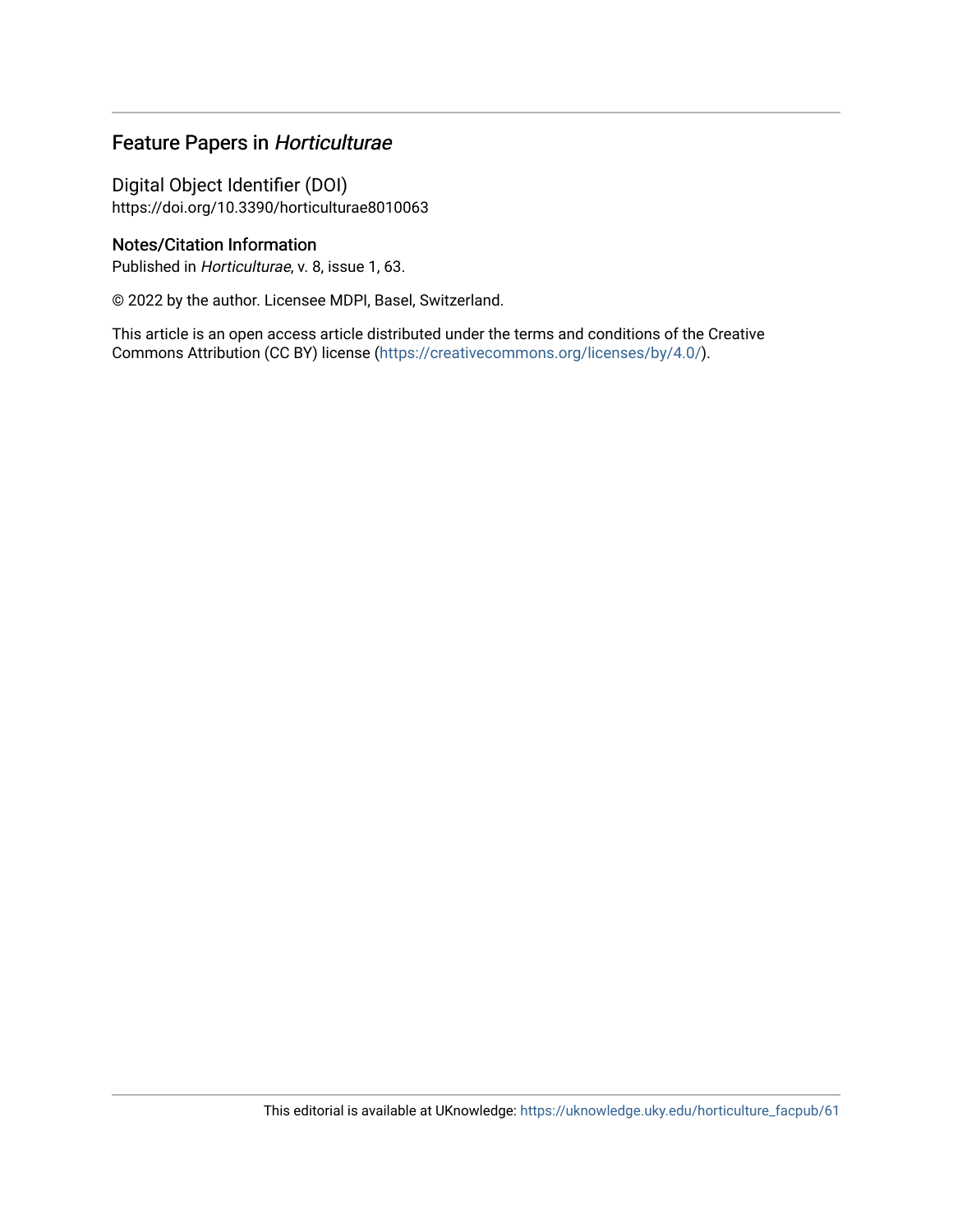

## *Editorial* **Feature Papers in** *Horticulturae*

**Douglas D. Archbold**

Department of Horticulture, University of Kentucky, Lexington, KY 40546, USA; darchbol@uky.edu

The presented Feature Papers reflect the diversity of the types of research performed on horticultural plant species, spanning from the basic to the applied, production systems, and postharvest studies, in addition to highlighting some critical issues facing horticultural plant species.

The conservation, propagation, and maintenance of wild progenitor species of valuable horticultural plants, as well as species with potential economic and/or environmental value, are facing significant challenges due to climate change, urban encroachment into undeveloped areas, and invasive species. Marler et al. [\[1\]](#page-4-0) reviewed the biology, ecology, horticulture, and conservation of the rare, endangered leguminous tree species *Serianthes nelsonii* Merr. As tree mortality is a critical problem, techniques for the successful propagation of the species by seed and via air-layering were discussed as examples of solutions to building seedling populations. However, issues with in situ seedling mortality following transplantation and during long-term growth are continuing concerns which future research must address.

Invasive pest species can have significant negative impacts on plant populations. Marler et al. [\[2\]](#page-4-1) discussed the critical problem of the armored scale (*Aulacaspis yasumatsui*) to cycads (*Cycas revoluta* Thunb) internationally. They covered the biology, invasion chronology, and host-plant responses of this pest species and efforts in its control. International movement of nursery plants has enabled this pest to negatively impact the international cycad horticulture trade, and growth of the scale population may remain unchecked until efforts establishing non-native biological control can be developed and implemented.

Ornamental species may contribute to improved slope stability along urban and suburban areas. Francini et al. [\[3\]](#page-4-2) indicated that if ornamental species are to have desirable effects on slope stability, they must have good tolerance to abiotic stresses, such as high and low temperatures, drought, pollution, and nutrient deficiency. The plants that can be used for reducing the erosion of slopes must be in full growth during periods with a higher incidence of rain, and must also be compatible with the temperature ranges of different seasons. Root growth may be considered as a key factor in their usefulness, and could be a useful criterion upon which to select the species best suited for such situations.

The caper (*Capparis spinosa* L.) is currently considered as at risk of genetic erosion, mainly due to overgrazing and overharvesting. This situation may be made more serious because of the lack of efficient propagation techniques, with the caper commonly considered a "difficult-to-propagate species". Sottile et al. [\[4\]](#page-4-3) reviewed the main available sexual and vegetative propagation techniques with the aim of assessing whether, and to what extent, this characterization is correct. While seeds show a physiological dormancy that can be lowered by hormonal treatments, vegetative propagation by in vitro techniques appears quite effective. Thus, propagation of the caper is not limiting dissemination of the species, and caper plant material should not be limited for cultivation in high-density, intensive plantings.

Understanding the symbiotic plant–fungus interaction of the orchid *Cattleya purpurata* is valuable for the propagation of this valuable species. Bazzicalupo et al. [\[5\]](#page-4-4) studied the seed micromorphology, in vitro germination, and early stage seedling morphological traits of the species. Seed morphology was comparable to that of other congeneric species, showing classical adaptations related to aerodynamic properties and to seed wettability.



**Citation:** Archbold, D.D. Feature Papers in *Horticulturae*. *Horticulturae* **2022**, *8*, 63. [https://doi.org/10.3390/](https://doi.org/10.3390/horticulturae8010063) [horticulturae8010063](https://doi.org/10.3390/horticulturae8010063)

Received: 7 January 2022 Accepted: 7 January 2022 Published: 10 January 2022

**Publisher's Note:** MDPI stays neutral with regard to jurisdictional claims in published maps and institutional affiliations.



**Copyright:** © 2022 by the author. Licensee MDPI, Basel, Switzerland. This article is an open access article distributed under the terms and conditions of the Creative Commons Attribution (CC BY) license [\(https://](https://creativecommons.org/licenses/by/4.0/) [creativecommons.org/licenses/by/](https://creativecommons.org/licenses/by/4.0/)  $4.0/$ ).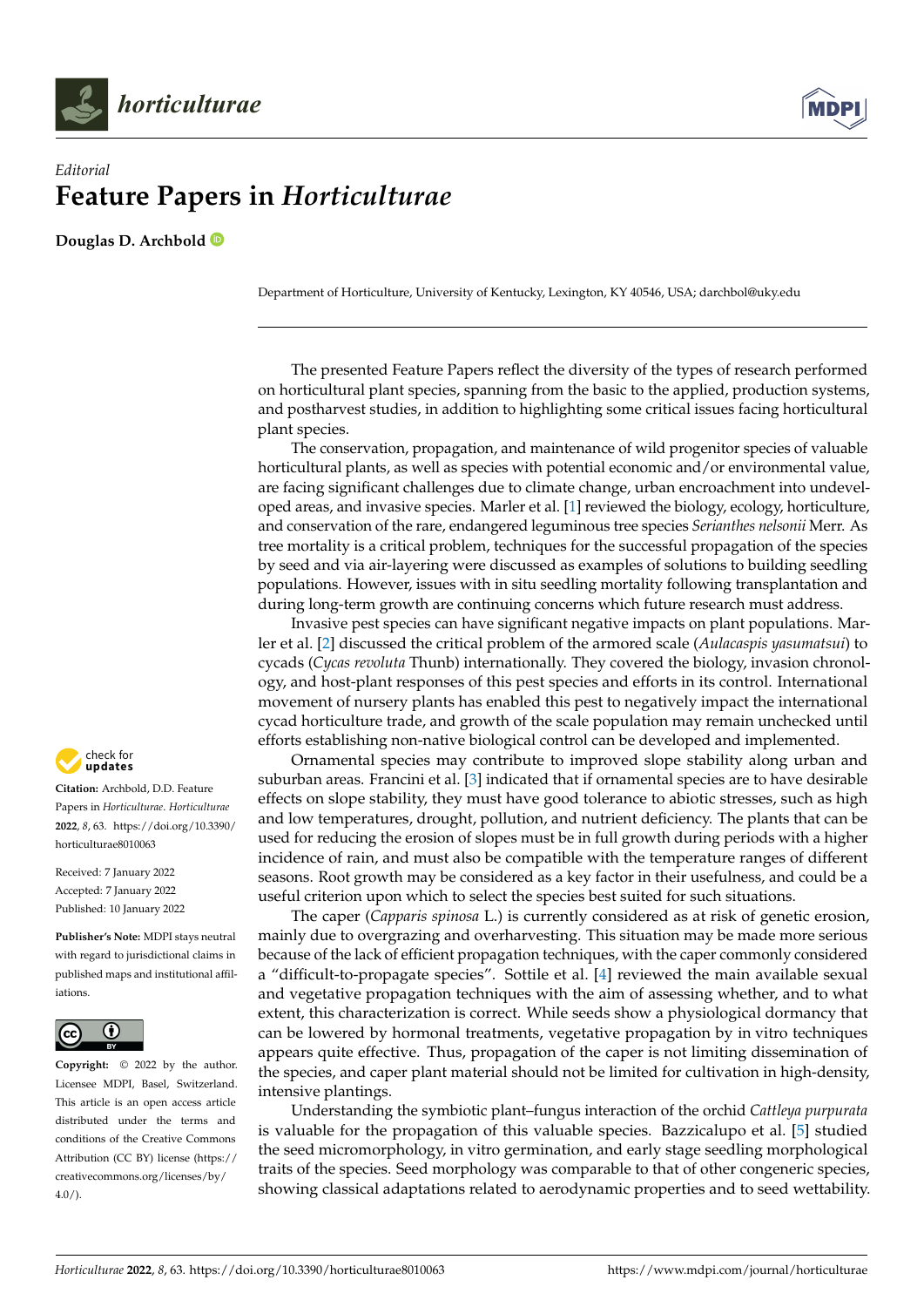Seedling morphology was found to be in line with other taxa from the same genus, showing characteristics typical of epiphytic species.

Production systems for horticultural crops are constantly evolving as new strategies for planting as well as disease and pest management emerge. This is especially true for protected systems. Nicola et al. [\[6\]](#page-4-5) assessed a closed recirculating system applicable to both open fields and protected cultivation. A lab-scale pilot plant was designed for a standardized and reproducible growing system and was evaluated with production trials of head and multileaf vegetable species and culinary herbs at high plant densities. Both culinary herbs and leafy vegetables performed well in the system. Thus, such a standardized system may be useful for testing numerous other species, substrates, hydroponic nutrient solutions, and fertigation scheduling.

Grilo et al. [\[7\]](#page-4-6) reported that olive (*Olea europaea*) tree planting density in hedgerows and canopy position affected "Cerasuola" and "Koroneiki" olive oil quality. Fruit in the upper layers of the canopy consistently showed a higher maturity index, higher fat content, higher phenol content and lower water content than lower layers. However, high-density trees showed the largest differences in fruit maturation and water and fat content between upper and lower canopy positions, increasing quality and oil yield variability at harvest. Thus, cultivar, planting density, and canopy architecture may be strong determinants of olive oil yield and composition in hedgerow planting systems.

Zucchini et al. [\[8\]](#page-4-7) determined whether there is a daily growth hysteresis versus vapor pressure deficit in cherry (*Prunus cerasus*) fruit. Their results indicated that hysteresis can be employed to evaluate the initial phenological phase of fruit maturation, as a fully clockwise hysteresis curve was observable only in the fourth stage of fruit growth. They also discussed how there are opportunities for its use in the management of fruit production, such as for irrigation timing in precision fruit farming.

To improve the understanding of bud development in low- and high-chill Japanese apricot (*Prunus mume*) genotypes, Hsiang et al. [\[9\]](#page-4-8) characterized floral bud development using a modified BBCH scale and analyzed the relationship between BBCH stages and floral primordium development and the dormancy phase transition in cultivars of each chill type. The floral bud developmental period corresponding to BBCH stages 51–53 includes the transition from endodormancy to ecodormancy. Male meiosis and microspore development occurred during this transition in high-chill cultivars but were detected considerably later than the transition in a low-chill cultivar. A slow or suspended developmental phase was observed only for the high-chill cultivars upon completion of floral primordium organ differentiation, suggesting that chilling may be required to induce floral bud maturation and dormancy release only in high-chill cultivars. Possible relationships among BBCH stages, flowering-related morphological characteristics, and the dormancy phase transition in Japanese apricot are discussed.

New horticultural crops are introduced with regularity to address niche markets. As an example, a growing market for sweet and colorful mini peppers (*Capsicum annum* L.) has been developing, and Giacomin et al. [\[10\]](#page-4-9) studied postharvest quality and sensory evaluation of the mini sweet peppers. Physical–chemical, nutritional, and sensory analyses of several genotypes indicated that total carotenoids, phenolics, antioxidant activity, vitamin C content, fruit firmness, and sensory analysis of some genotypes were superior to others and may be most desirable to consumers.

Disease and pest management techniques of horticultural crops have been undergoing major changes in recent years, with the push to create more sustainable production systems. While published studies on the methodologies for evaluating stone fruit susceptibility to brown rot are abundant, Mustafa et al. [\[11\]](#page-4-10) reported that significant variation in the various approaches have limited the ability to compare results from different studies. Thus, they reviewed the literature on phenotyping brown-rot susceptibility in stone fruit, focusing on peach (*Prunus persica*), and discussed ways to manage major factors affecting brown-rot phenotyping studies. Experimental results from multiyear evaluation trials are also described, highlighting year-to-year variability and exploring correlations of